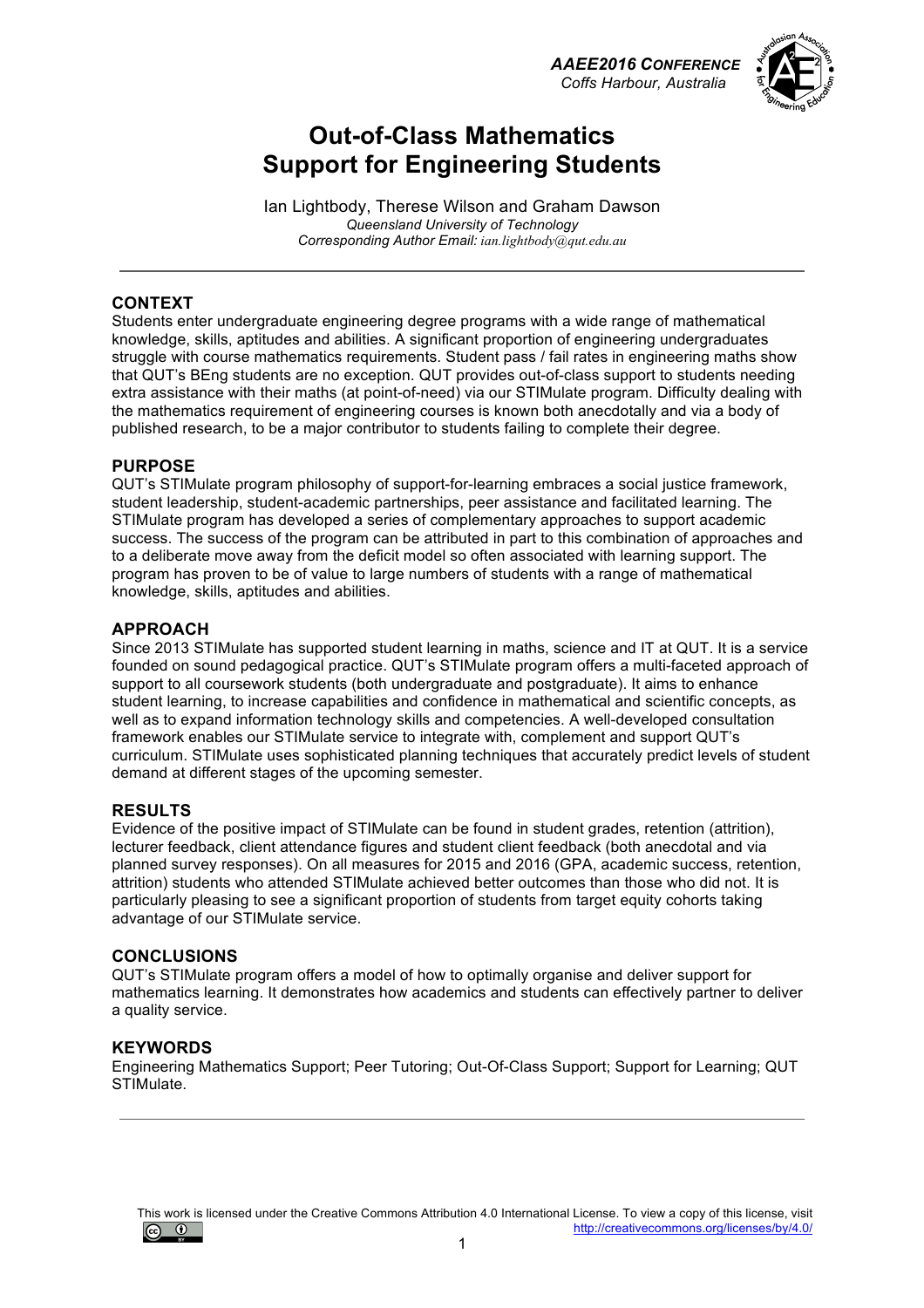## **Engineering Mathematics Requirement vs. Student Mathematical Ability**

The literature is full of examples of how challenging students find engineering maths.

Many engineering degree programs in the UK run diagnostic test screening of commencing undergraduate mathematical ability in order to identify potentially 'weak' students early and to offer these 'at-risk' students additional support (Perkin & Bamforth, 2011). Mathematical ability diagnostic testing of commencing engineering students can also be found in Irish and Portuguese undergraduate degree programmes (Carr et al., 2015).

Tolley, Blat, McDaniel, Blackmon, and Royster (2012) report the US experience (spanning decades) is that there is a strong relationship between mathematics performance and retention of engineering students. They also point to evidence from across the US college system that nearly half of engineering freshmen would benefit from some mathematics remediation.

In Australia, the UQ student failure rate in 2013 was reported to be 30% for MATH1051, a first-year single variable calculus and linear algebra course (Hillock, Jennings, Roberts, & Scharaschkin, 2013).

### **Engineering Mathematics at QUT**

In common with the experience of many Bachelor of Engineering programs reported in the literature, a significant proportion of engineering undergraduates at QUT have difficulty passing the foundation courses in engineering mathematics. Across the six mathematics units (two compulsory and four elective) offered in QUT's BEng program STIMulate saw an aggregated failure rate of 24% (measured over three semesters 2015-16). For the same three semesters, Introductory Engineering Mathematics (the bridging unit for those without year 12 advanced level mathematics) the failure rate ranged from 11% up to 31% (averaging 21%). For the compulsory unit, Engineering Computation, there was a failure rate ranging from 19% up to 31% (averaging 25% when measured over three semesters 2015-16).

# **Institutional Support for Students of Mathematics**

A common response to the 'mathematics problem in higher education' defined as a "gap between the expectations and reality of the mathematical competence of new undergraduate students …" (Kent & Noss, 2003, p. 9) has been the establishment of what are generally referred to as 'mathematics support centres'. A 2007 study (MacGillivray & Wilson, 2008) found that at least one such centre existed at that time in 32 of 37 Australian universities and a recent brief analysis of web page search results in the \*.edu.au domain indicates such centres / facilities continue to exist at many Australian universities. The third iteration of a Loughborough-led survey of 119 UK universities charts a growth in provision of mathematics learning support from 46 universities in 2000; to 66 in 2004; to 88 universities in 2012. This survey also found that mathematics support was just as likely to be provided at UK elite universities (the Russell and the 1994 groups), those with highest matriculation entry requirements (Perkin, Croft, & Lawson, 2013, p. 168).

# **QUT'S STIMulate Program**

## **Support for Maths, Science and IT Learning at QUT**

Since the early 2000s, QUT has provided intentional out-of-class maths support for engineering students (MacGillivray, 2009). In 2013, this QUT Maths Access Centre gave birth to the STIMulate program. STIMulate offers multi-faceted support to all coursework students (undergraduate and postgraduate). It aims to enhance student learning, to increase capability and confidence in mathematical and scientific concepts and to build student information technology proficiency and skill.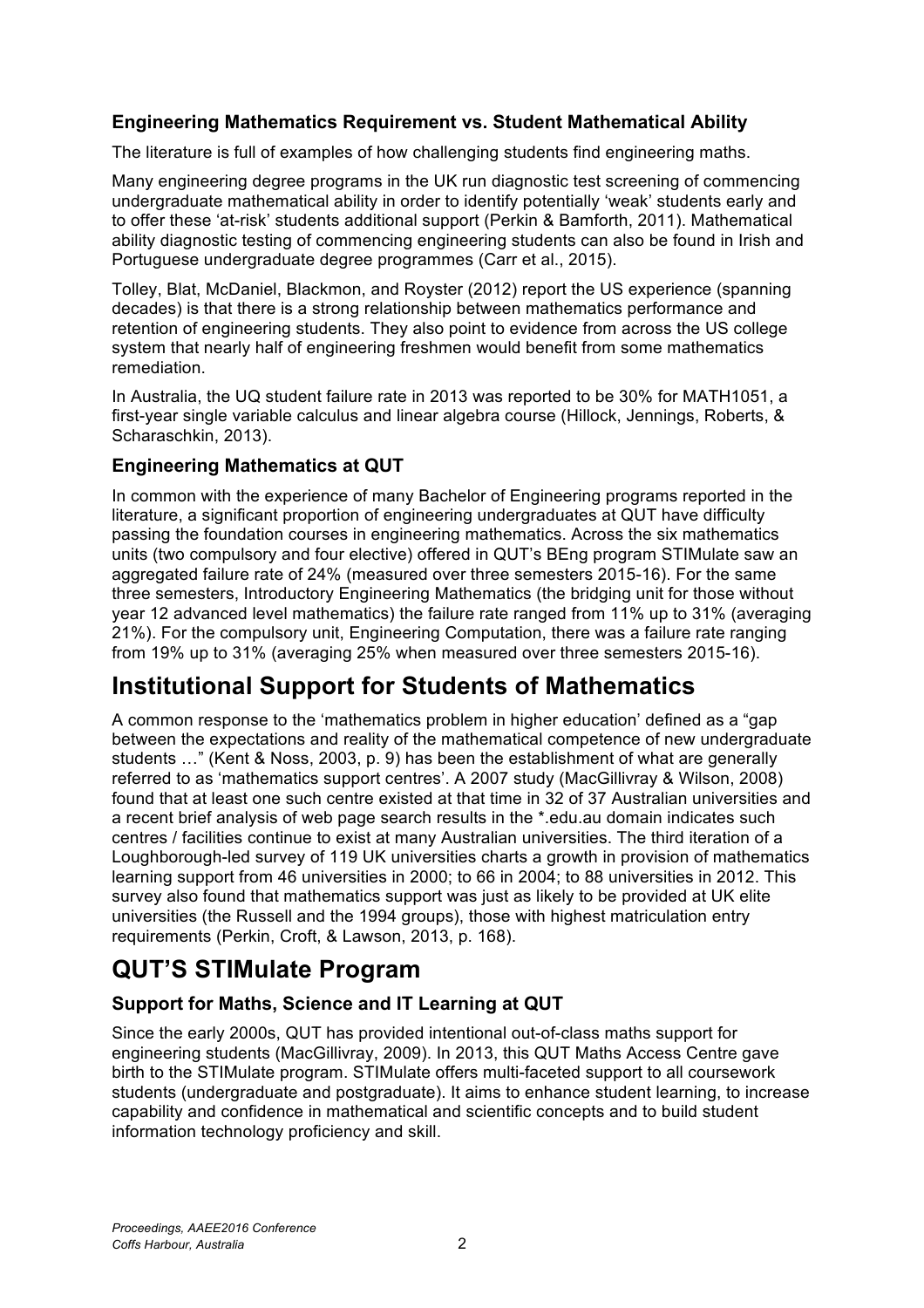STIMulate differs from stand-alone programs offered at other universities. This is an integrated approach which meshes with the curriculum. It also differs in that it provides complementary methods of support (see the following section on program design).

QUT's program caters for diverse student ability and ambition by complementing units taught and by coordinating with teaching academics. Clients range from the struggling student, who wishes to pass, to the high-achieving student, who aspires to excel. This is point-of-need assistance, open and accessible. STIMulate delivers a supportive learning environment, fosters help-seeking behaviours, promotes independent learning and caters for diverse learning needs.

### **Program Design**

Operational funding for QUT's STIMulate program derives from the Student Services and Amenities Fee (SSAF) paid by all coursework students.

The team that supports student learning comprises some 150 trained volunteer students and nine academic staff who work in three complementary modes:

- 1. One-to-one support predominantly peer-to-peer support but supplemented with one-toone consultation time with staff, if required;
- 2. Group support normally delivered by the academic staff in situations where a common need is identified; and
- 3. Virtual support using e-mail, social media and online resources.

High-performing students are invited to join the team after they have completed at least one year of full-time study in a discipline area where need exists. They are provided training and support to equip them as Peer Learning Facilitators (PLFs).

The less formal nature of support provided to students by their student peers is designed to complement and coordinate with that provided by STIMulate academic staff.

# **STIMulate's Theoretical Paradigm**

The impact of programs like STIMulate can be difficult to measure using traditional evaluation approaches. A theoretical evaluation framework was developed in order to monitor our program. We adopted a Program Logic Model based on the approach used by the Kellogg Foundation (2006). The Kellogg Logic Model is commonly used to evaluate notfor-profit, community-based programs. Subsequently, our STIMulate Program Logic Model was developed in consultation with a diverse group of key QUT stakeholders. We achieved consensus amongst those stakeholders on what an ideal future design for our program would look like. The STIMulate Program Logic Model is used to compare the current situation with the ideal design and informs the plan that guides the program toward an ideal future.

# **Philosophy Behind the Service**

There are a number of underlying philosophies to the STIMulate model. They are:

## **Social Justice**

STIMulate operates under a social justice framework (Nelson & Creagh, 2012). Emphasising access, equity, rights and self-determination of participants, this framework forms the cornerstone of the program. STIMulate values the student perspective and prioritises access to the service for all students. Open access to the service for QUT students defines the design of learning environments to be welcoming and to cater for different needs. It also shapes a program that encourages participation by students across a spectrum of ability.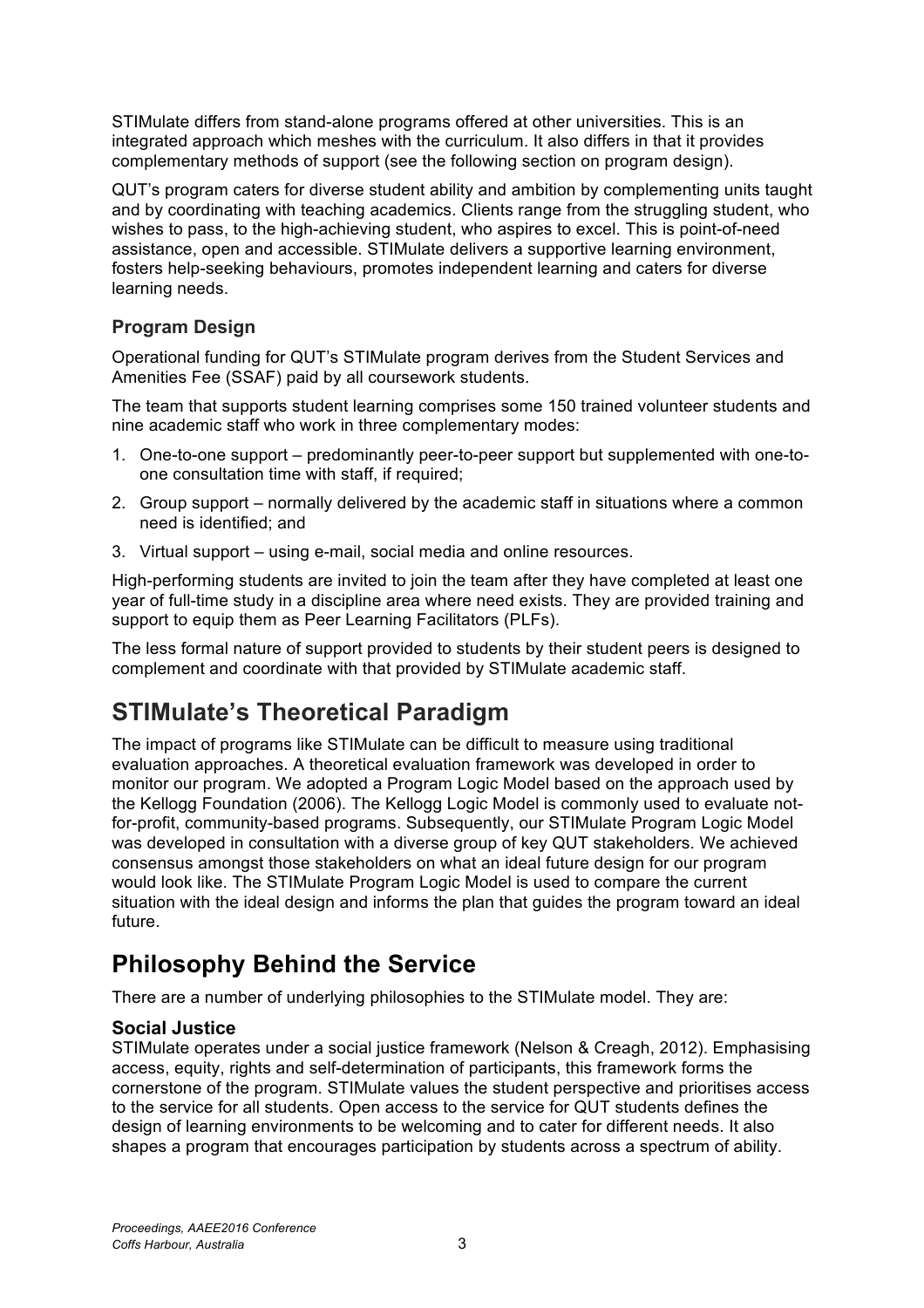## **Student Leadership of the STIMulate program**

Student volunteers are integral to the delivery of QUT's program. PLFs provide much of the drop-in support and contribute to the operation and strategic direction of the program through regular team meetings. Senior PLFs are elected to serve on the STIMulate Student Executive Team. The leadership roles are viewed as educational opportunities for PLFs.

### **Support-for-Learning, rather than Learning Support**

The educational philosophy of STIMulate is based on support-for-learning, rather than learning support. This helps to reduce any stigma associated with remedial support and also emphasises the broad range of academic support to include all academic ability levels. The philosophy and culture encourages help-seeking behaviour and a collaborative learning environment.

## **Learning Facilitation, Not Tutoring**

Some students can be demanding and expect assignments to be done for them or to have their assessment checked. STIMulate does not give answers. It facilitates learning.

Every effort is made in promotion and marketing to differentiate this program from a tutoring service. Our philosophy is that the support is short-term and that students are assisted to become independent learners, progressing to interdependent learners (helping each other). Students who visit STIMulate attend 2.3 times per semester on average (mean), which is considered a healthy level of engagement by the STIMulate staff. The STIMulate 'Traffic Light System' defines the level of student support permitted by lecturers for assessment pieces.

## **Service Governance**

An advisory committee with members drawn from relevant faculties and other divisions provides strategic guidance to the program. Committee membership includes Assistant Deans (Teaching & Learning) from both the Health and the Science and Engineering faculties and eminent teaching academics. This committee meets five times a year and is chaired by the Director of Library Services.

Input from the volunteer student team also contributes to the direction of the program. These students come together each semester at a forum and awards presentation. The forum provides an avenue to discuss a range of topics helping to provide strategic and operational direction for the program.

At a more operational level, STIMulate staff, the Student Executive and stream teams meet on a regular basis.

# **Service Delivery**

STIMulate is coordinated centrally by QUT Library (part of QUT's Division of Technology, Information and Learning Support). Whilst STIMulate academic staff are employed via the Library, they operate out of the Science and Engineering Faculty (SEF). This helps build robust links and partnerships with key SEF academics, most notably with the School of Mathematical Sciences. Regardless, STIMulate welcomes and supports students enrolled in each and every faculty.

# **Types of Help Students Seek**

Typical prompts for students to seek support are for a need to understand lecture material, complete assignment tasks or prepare for examinations. Students typically seek maths support from STIMulate for topics such as differential equations, regression analysis, conditional probability and rearranging algebraic expressions.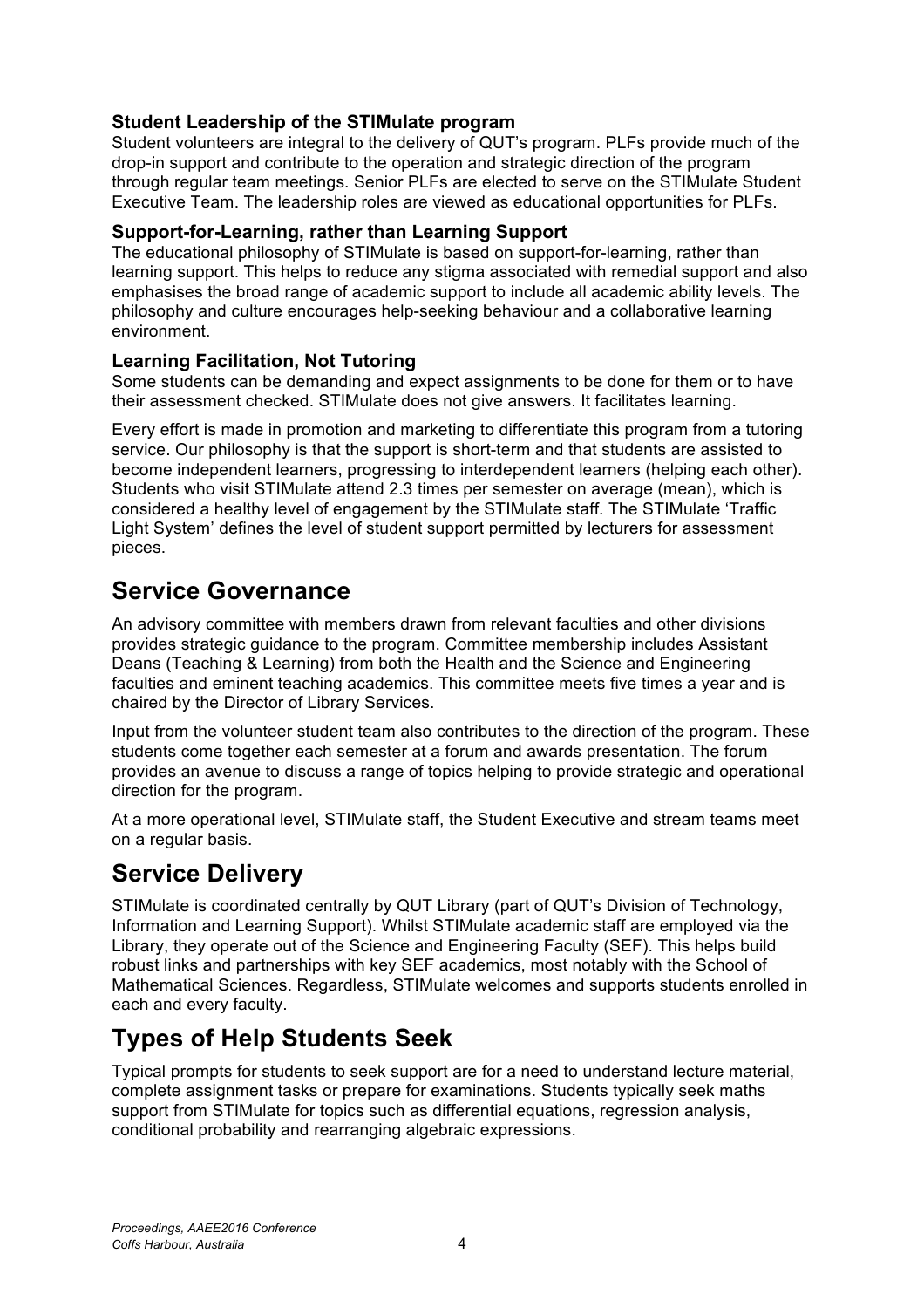# **Operational Plan**

### **Mapping the Units**

Before each semester STIMulate creates a plan to direct support to where we know or anticipate there will be a need. This unit mapping is a systematic approach to plan for support of the maths, science and IT learning needs of students. We believe mapping / planning greatly contributes to achieving a high-quality service that supports student success. STIMulate is a service delivered via an effective and efficient system. The program uses historical attendance data, unit plans and intelligence from students and academic staff. This leads to a series of detailed plans that map the topics covered, assessment items and the appropriate strategies for support, including learning resources. This plan is communicated to the staff and PLFs to ensure that the team is well-prepared. The map / plan initiates conversations with unit and course coordinators, other support-for-learning providers, and amongst members of the STIMulate Team. It enables predicted learning needs 'hotspots' to be adequately resourced. The unit mapping is also used to plan the promotion of the service to target cohorts, at optimal times.

### **Traffic Light System**

The map incorporates a 'traffic light system' that informs staff and PLFs as to the level of help and assistance that can be offered for assessment (without compromising the integrity of that unit's assessment). This traffic light system is developed in consultation and dialogue with teaching academics. Green light means facilitated learning can be provided. Amber (our default level) means limited assistance. A red light means no, or very little, direct help and assistance can be given, only general learning / organisational skills and advice.

Student clients keep abreast of activities week-by-week via posts on both Blackboard and Facebook. This includes being able to view published rosters when PLFs are available, their area of expertise and the timetable for any group support session.

#### **One-To-One Support**

#### *Drop-In Support (Mostly Peer-to-Peer)*

STIMulate is best known for its drop-in support. Students can drop-in to one of the STIMulate spaces without requiring an appointment and assistance. Ideally this happens when someone with the required expertise is on duty. Rosters are posted on the STIMulate Blackboard site.

When a rostered PLFs become unavailable (due to heavy assessment or illness), STIMulate's private social media channel alerts other PLFs of the vacancy. Failing that one of the academic team will fill the gap or a group support session is offered. A range of online resources, such as short student created videos of frequently asked questions, are being developed to assist students who are unable to receive face-to-face support for different reasons.

It is important to note that drop-in support is not tutoring. The PLFs are actively discouraged from tutoring, which is seen as more of a long-term arrangement, on a regular basis and where there is more of a teaching element than the facilitation of learning.

#### *Student – Staff Consultations*

There are situations where booked time is organised with staff members. This approach is used where special needs or specific expertise exists, such as with a student with a hearing impairment in a quiet space or where a long-term plan is required.

## **Group Support Workshops**

The support provided to students in high-demand units is scalable through the provision of group support sessions. Group support sessions account for 45% of the total STIMulate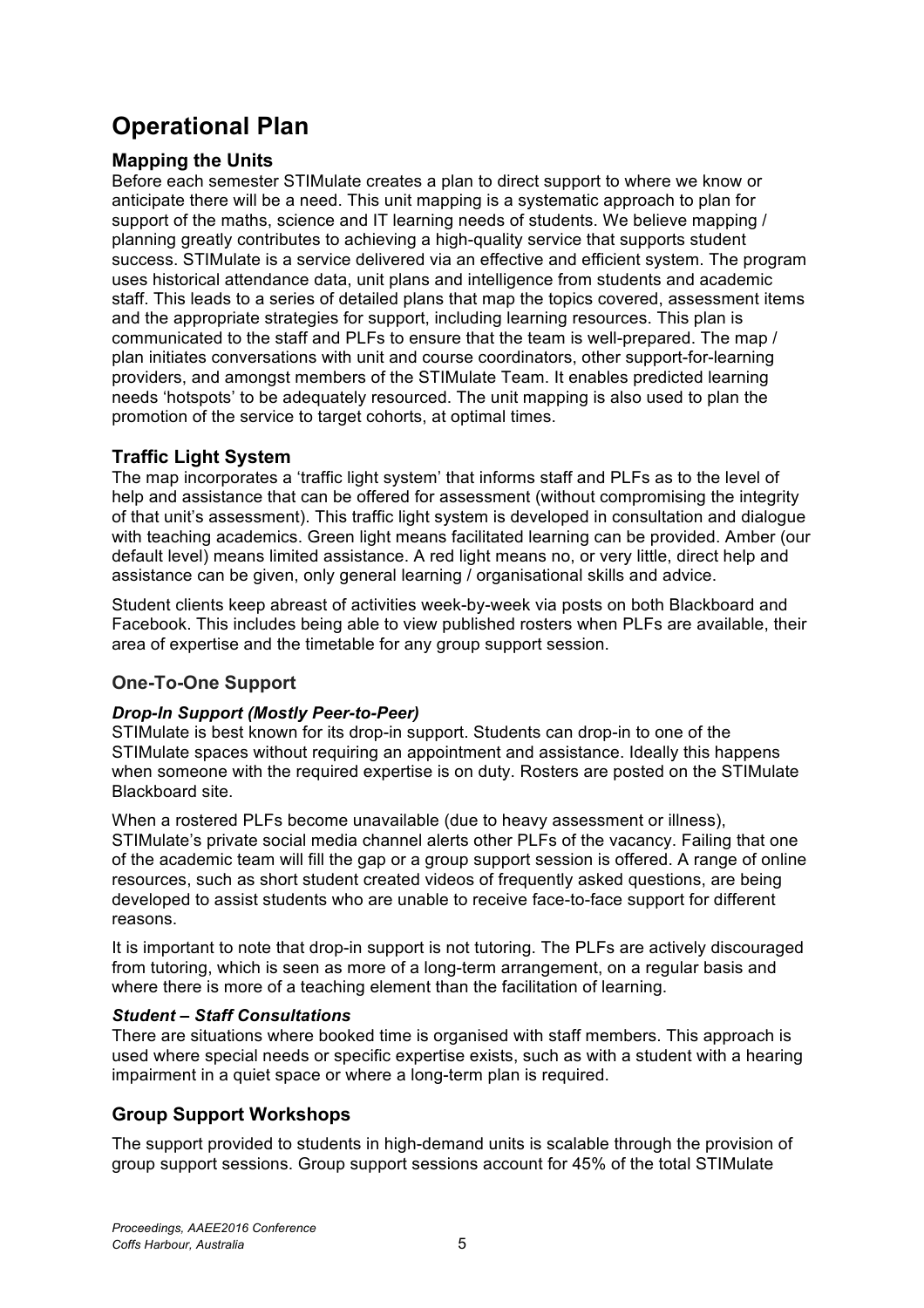attendance and of these 65% are for mathematics support, predominantly for engineering students.

These sessions operate as a student-directed interactive workshop. The sessions are normally run by the STIMulate academic staff, and occasionally with PLFs. The provision of this support is also dynamic and responsive to the needs of students. Where possible, additional group support sessions are scheduled to respond to additional demand.

#### **Online Support**

#### *Blackboard*

STIMulate operates a Community Blackboard site. This hosts program information, published rosters, internally produced learning resources, plus links to high-value external learning resources.

#### *Facebook*

Students can request assistance via the STIMulate Facebook site, often as a mechanism for identifying the support that might be available. The private STIMulate Facebook site is used by the student volunteers to coordinate the program delivery and create community.

#### *e-mail*

Requests for support also come from students via e-mail. Assistance is occasionally provided through this format; however, e-mail questions normally lead to a referral to one of our other services.

## **STIMulate Student Client Profile and Personas**

During the 2015 academic year, 878 students enrolled in the BEng program participated in a drop-in support session. BEng students (including double degree students) taking advantage of a STIMulate offering made up 29% of total attendees (drawn from across the university). In 2015 of all undergraduate engineering student attendances at STIMulate 57% sought assistance with their understanding of mathematical concepts.

Attendance figures show a spread of academic ability levels; however, those who need more support come more often. The program caters for diverse student abilities and ambitions – from struggling students who desire only to pass, to high-achievers who wish to excel. Students with a GPA around a pass level (GPA  $3 - 4$ ) account for 14% of students and attend an average of 3 times per semester. Mid-range students (GPA 4.5 – 5.5) account for 51% of students and attend an average of 2.4 times per semester. High achieving students (GPA 6 – 7) account for 34% of participants and attend an average of twice per semester. The support required across this academic range is diverse and is accommodated in the pool of expertise of staff and PLFs.

The clients are not only struggling students in need of help. A good proportion are high achieving students (those with a GPA >6 who aspire for a top grade of 7). Many have a competent grasp of the concepts; however, they present at STIMulate seeking confidence and reassurance that their understanding of the concept is sound. Encouraging positive help-seeking behaviour for successful students helps to overcome any perceived stigma with any struggling student needing to access remedial support.

Although STIMulate supports all coursework students, students in their first year of study are the main clients accessing support. First year students account for 74% of all students who attend STIMulate. Attendance is also much higher at the beginning of the year, reflecting the high intake of new students, and the passage of commencing first year students transitioning to university life.

Compared against the overall QUT population a significantly higher proportion of students drawn from most of QUT's equity target groups took advantage of a STIMulate service. Most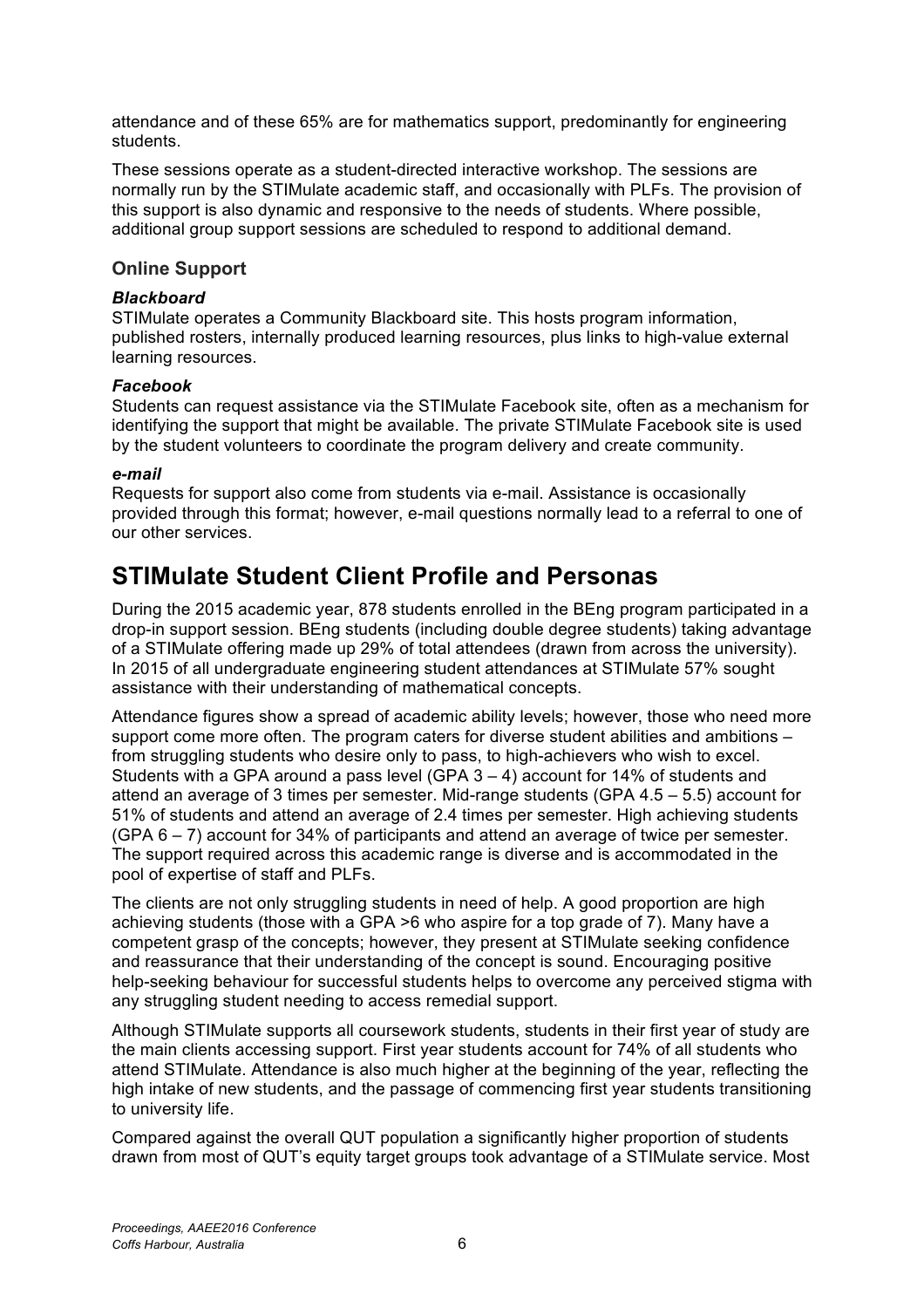notably these were students categorized as one (or more) of: *Non-English Speaking Background; Low Socioeconomic Status; With a Disability; Enrolled from a Regional Area.*

Research by STIMulate academics has identified typical personality traits, attitudes and motivations of students who use the service (Sankupellay, Niesel, Medland, & Mealy, 2015), developing a typology of seven student client personas. This research has enabled a better understanding of the characteristics and needs of student clients and it has informed the training of our PLFs and academic staff.

# **Staffing the Service**

### **Academic and Professional Staff**

QUT's STIMulate program employs nine (9) academic staff (6.1 FTE) and two full-time support staff. These academic staff guide, mentor and coordinate volunteer students. There are three academic staff allocated to each of the three streams — maths, science and IT. The load is greatest on the maths stream (39% of total academic staff workload) indicative of student demand.

A Student Support Officer coordinates student volunteers. This assists in the management of day-to-day operations of the program.

### **Student Volunteers**

Significantly, there are now have more than 150 students volunteering their time and expertise to provide the all-important drop-in support component of our program. They collectively volunteered 4,806 hours in 2015; assisting at 3,163 sessions; having supported students enrolled in 242 units.

The need to predominantly support first year students is well-matched and met by expertise of the PLFs. PLFs have completed at least one year of study and achieved at least a distinction in the areas they support. The expertise coverage required to support students in higher years of study needs to draw from both the staff and more advanced PLFs.

Student volunteers, known as Duty Hosts, also provide a concierge service to greet visiting students and refer them to the appropriate STIMulate services and other learning providers, as required.

The valuable contribution of these volunteers is recognised by the program at the end-ofsemester awards presentation and by the university through contributing to students' cocurricular records.

# **Program Monitoring**

## **Regular, Open Communication with Teaching Academics**

STIMulate has close working relationships with QUT's teaching academics, taking direction from unit coordinators and historic program data to develop a support plan. The program operates at 'arm's length' from faculties however. It assists students whilst maintaining individual student confidentiality. STIMulate does provide anonymized cohort data back to lecturers as part of our feedback loop. This has proven to be valuable information which informs lecturers of issues within their units, allowing them to be addressed in a timely manner.

# **Evaluation of Impact**

The STIMulate program contributes to student success; however, it does not claim that student success is the direct result of our support service. Here a traditional evaluation approach is problematic. Causality is difficult to prove.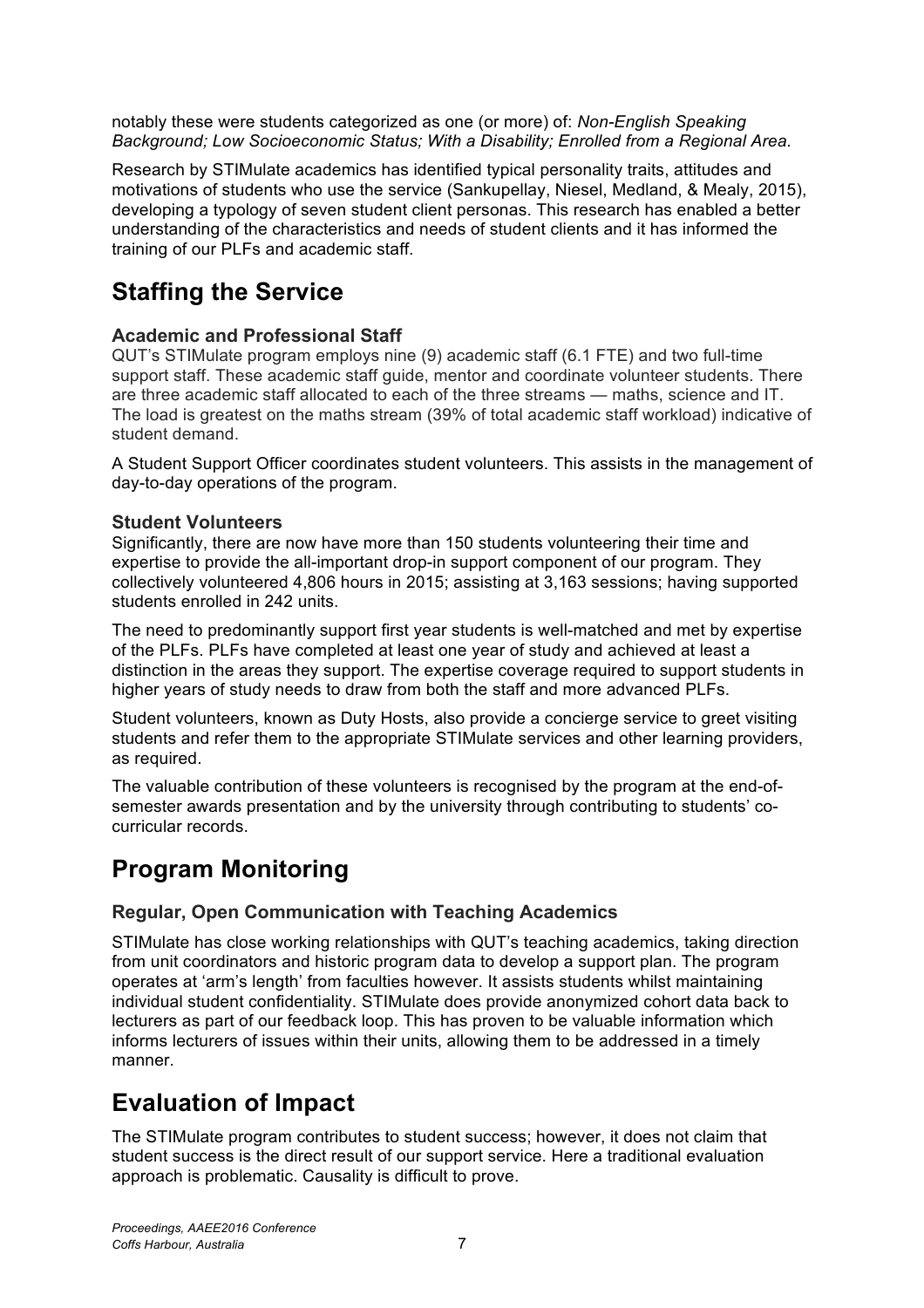The evidence on the positive impact of STIMulate is based on student grades, retention (attrition), lecturer feedback, client attendance figures and student client feedback (both anecdotal and via planned survey responses).

On all measures for 2015 and 2016 (GPA, academic success, retention, attrition) students attending STIMulate have achieved a better outcome than those who did not. It is particularly pleasing to see a high proportion of students from target equity cohorts taking advantage of our STIMulate service.

The aim is to destigmatize the notion of asking for help. These positive results could partly be due to the fact that students attending our STIMulate service had a positive help-seeking experience, at their point of need. Students learn how very beneficial it can be to take advantage of this and of other university support services.

There are three ways that our program is evaluated to measure impact:

#### **1. Attendance Data**

STIMulate aims to provide support when it is required rather than achieving high attendance figures. Nevertheless, participating engineering students attend STIMulate an average (mean) of 2.2 times per semester. In 2015, the maximum number of visits was eight (8) visits in one semester. These are considered healthy participation levels for the program. These return rates, together with increasing attendance figures since 2013, is an indication of program success. In an age where student class attendance rates are falling, the fact they come to STIMulate implies that they value the service.

#### **2. Anecdotal Student Feedback**

Student clients regularly provide informal comments and feedback the STIMulate service via Facebook and e-mail. They are overwhelmingly favourable and positive. The following is representative feedback from students relating to drop-in support for engineering:

*"I'm extremely grateful for the help I received today. I couldn't understand what a question was asking me to find but [name withheld] helped me make sense of the wording".*

*"Calm and well explained... Let me talk myself through the problem. Thanks."*

*"Great help with working through using Matlab and graphically representing data".*

*"It was good. Having someone to bounce my ideas off who has a greater understanding of the content was incredibly beneficial for me to work through troubleshooting my problem".*

*"The video shown to me was very helpful and should be shown to others".* 

*"Helped by showing me [how] to remove one line of redundant code :-)"*

#### **3. Student Evaluation Survey Response**

Students attending STIMulate services are surveyed each semester to gauge the value of the program. From 2013 to 2015, these surveys were paper-based and administered to all students who made use of the service in Week 7 of the semester. In 2016, the survey moved to an online survey in Week 14 using the new support-for-learning evaluation framework.

The original Week 7 survey was completed by all students attending drop-in and group support. Almost all students (94%, n=133, Semester 1 2015) reported that they found the service useful and would come again.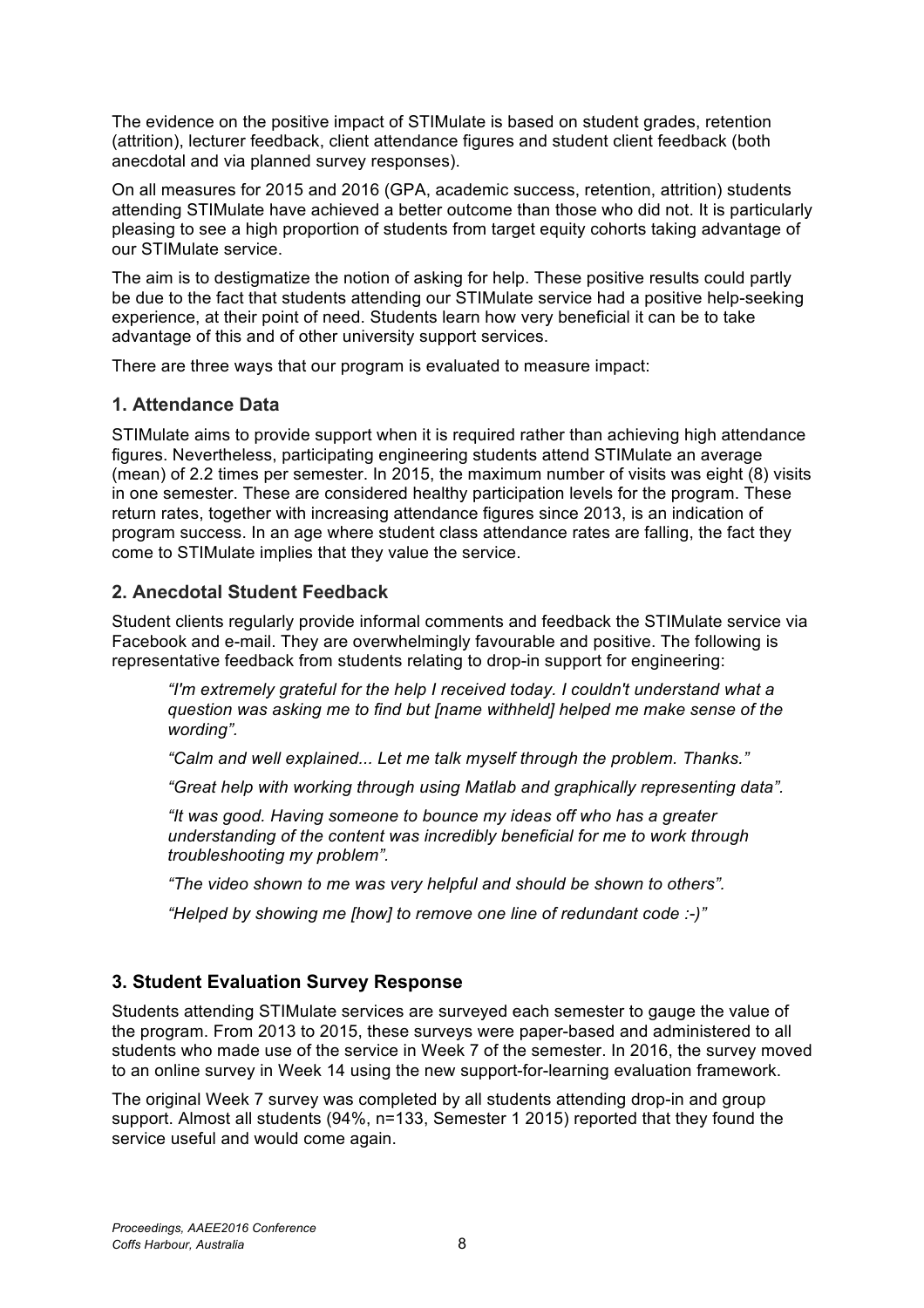In 2016, a more detailed online evaluation was implemented. Due to sub-optimal timing, however, there was a low response rate (drop-in support 4.6% and group support 3.3%). Despite this, the results were pleasing. Students overwhelmingly reporting improved academic capabilities, motivation and resilience (see Appendix 1 – Student Client Survey Feedback). Modifications to the design are likely to improve the response rate for similar evaluations in the future.

# **Future Directions**

The current program provision has proven successful; however, there are a number of aspects of the STIMulate program which are being strengthened and developed. These planned changes aim to improve STIMulate for students using the service and assist student cohorts not currently accessing support.

Part-time students and distance students rarely access STIMulate services. This is mostly due to their limited time on campus. Although the option of providing a face-to-face synchronous support via a video chat application has been explored, the logistics of organising scheduled sessions has proven difficult. One strategy now being explored is to develop a series of videos on frequently asked questions. These video resources (being produced by PLFs) focus on topics where no quality external alternative exists on the web. This approach also curates the knowledge base and is made available to any student requiring assistance, at any time, allowing students to view these sessions as many times as required. Similarly, the establishment of online discussion forums is being explored. This would allow assistance to be provided to many by many.

There have been many discussions on developing an integrated reporting platform whereby summative data on the support being provided by STIMulate and other support services could be readily available to any stakeholders. This would enable timely feedback to the academic community and other interested parties on the level of support being provided to various student cohorts. STIMulate drop-in support data already exists in a corporate data warehouse. However, planned improvements to the bookings system for consultations and group sessions will allow a more complete picture of the support being provided in a timely manner.

# **Conclusion**

With an ever-increasing corporate knowledge about students requiring support, more strategic and proactive approaches to maths, science and IT support for learning are being employed. Targeted resources are developed and sourced to meet the demand.

QUT's STIMulate program offers a model of how to optimally organise and deliver support for mathematics learning. It demonstrates how academics and students can effectively partner to deliver a quality service.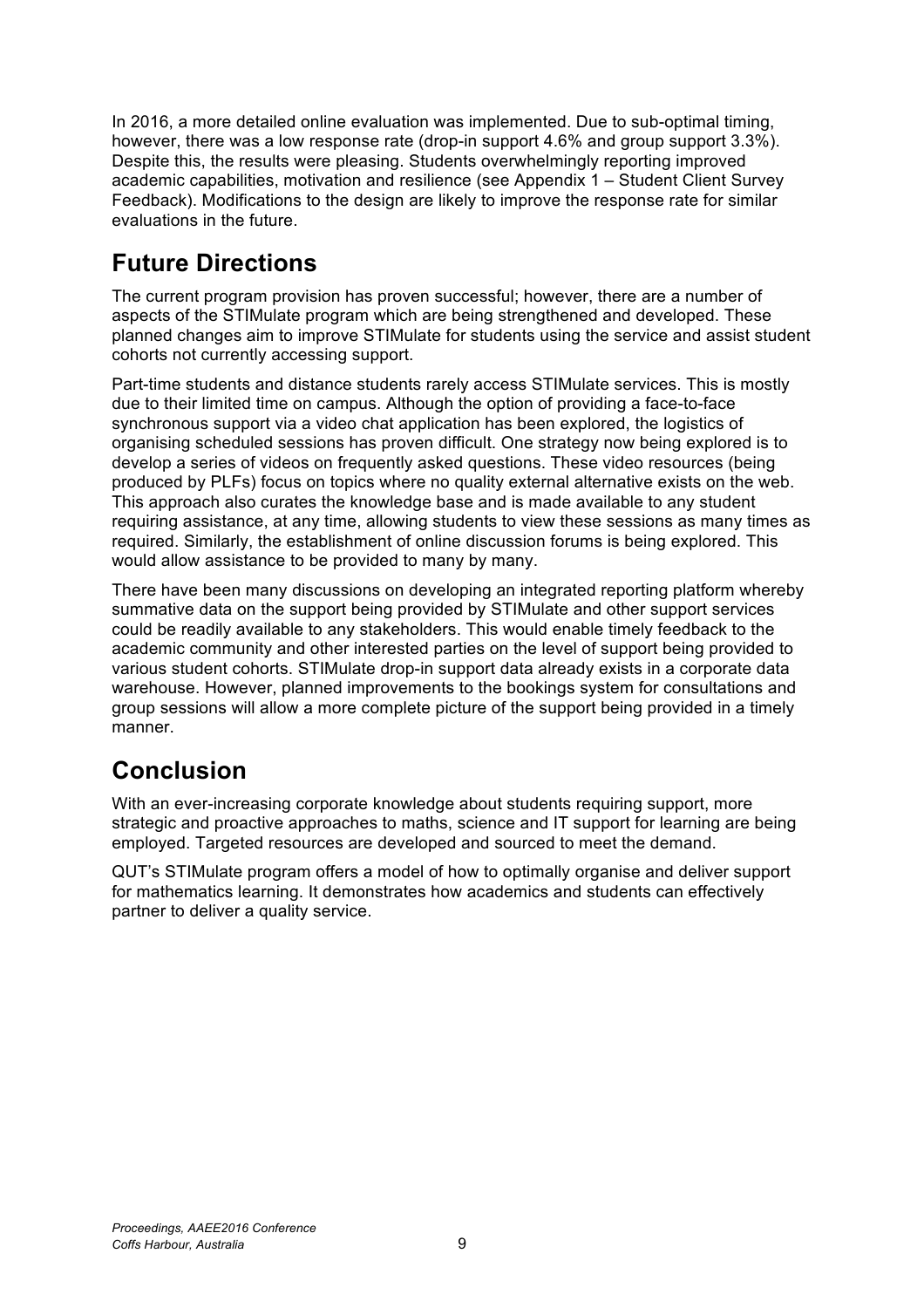## **References**

- Carr, M., Fidalgo, C., Bigotte de Almeida, M. E., Branco, J. R., Santos, V., Murphy, E., & Ní Fhloinn, E. (2015). Mathematics diagnostic testing in engineering : an international comparison between Ireland and Portugal. *European Journal of Engineering Education*, *40*(5), 546-556. doi:0.1080/03043797.2014.967182
- Hillock, P. W., Jennings, M., Roberts, A., & Scharaschkin, V. (2013). A Mathematics support programme for first-year engineering students. *International Journal of Mathematical Education in Science and Technology, 44*(7), 1030-1044. doi:10.1080/0020739X.2013.823251
- Kent, P., & Noss, R. (2003). *Mathematics in the university education of engineers : a report to The Ove Arup Foundation.* Retrieved from http://www.lkl.ac.uk/research/REMIT/
- MacGillivray, H. (2009). Learning support and students studying mathematics and statistics. *International Journal of Mathematical Education in Science and Technology, 40*(4), 455-472. doi:10.1080/00207390802632980
- MacGillivray, H. & Wilson, T. (2008). *Quantitative diversity : disciplinary and crossdisciplinary mathematics and statistics support in Australian universities*. Brisbane, Qld. : Queensland University of Technology for the Australian Learning and Teaching Council. Retrieved from http://www.olt.gov.au/project-quantitative-diversitydisciplinary-qut-2006
- Nelson, K. & Creagh, T. (2012). *Social Justice Framework : Safeguarding student learning engagement.* Retrieved from https://safeguardingstudentlearning.net/?page id=39
- Perkin, G., & Bamforth, S. (2011). A Variety of approaches to the provision of mathematics help for first-year engineering undergraduates. *International Journal of Electrical Engineering Education*, *48*(1), 79-91. doi:10.7227/ijeee.48.1.7
- Perkin, G., Croft, A. C., & Lawson, D. (2013). The Extent of mathematics learning support in UK higher education - the 2012 survey. *Teaching Mathematics and its Applications, 32*(4), 165-172. doi:10.1093/teamat/hrt014
- Sankupellay, M., Niesel, C., Medland, R., & Mealy, E. (2015). *Personas of students accessing a peer-facilitated support for learning program*. Paper presented at the Students Transitions Achievement Retention and Success (STARS), Melbourne, Australia. Retrieved from http://www.unistars.org/papers/STARS2015/12F.pdf
- Tolley, P. A., Blat, C., McDaniel, C., Blackmon, D., & Royster, D. (2012). Enhancing the mathematics skills of students enrolled in introductory engineering courses : eliminating the gap in incoming academic preparation. *Journal of STEM Education : Innovations and Research*, *13*(3), 74-86.
- W.K. Kellogg Foundation. (2006). *Kellogg Foundation Logic Model Development Guide*. Retrieved from https://www.wkkf.org/resource-directory/resource/2006/02/wk-kelloggfoundation-logic-model-development-guide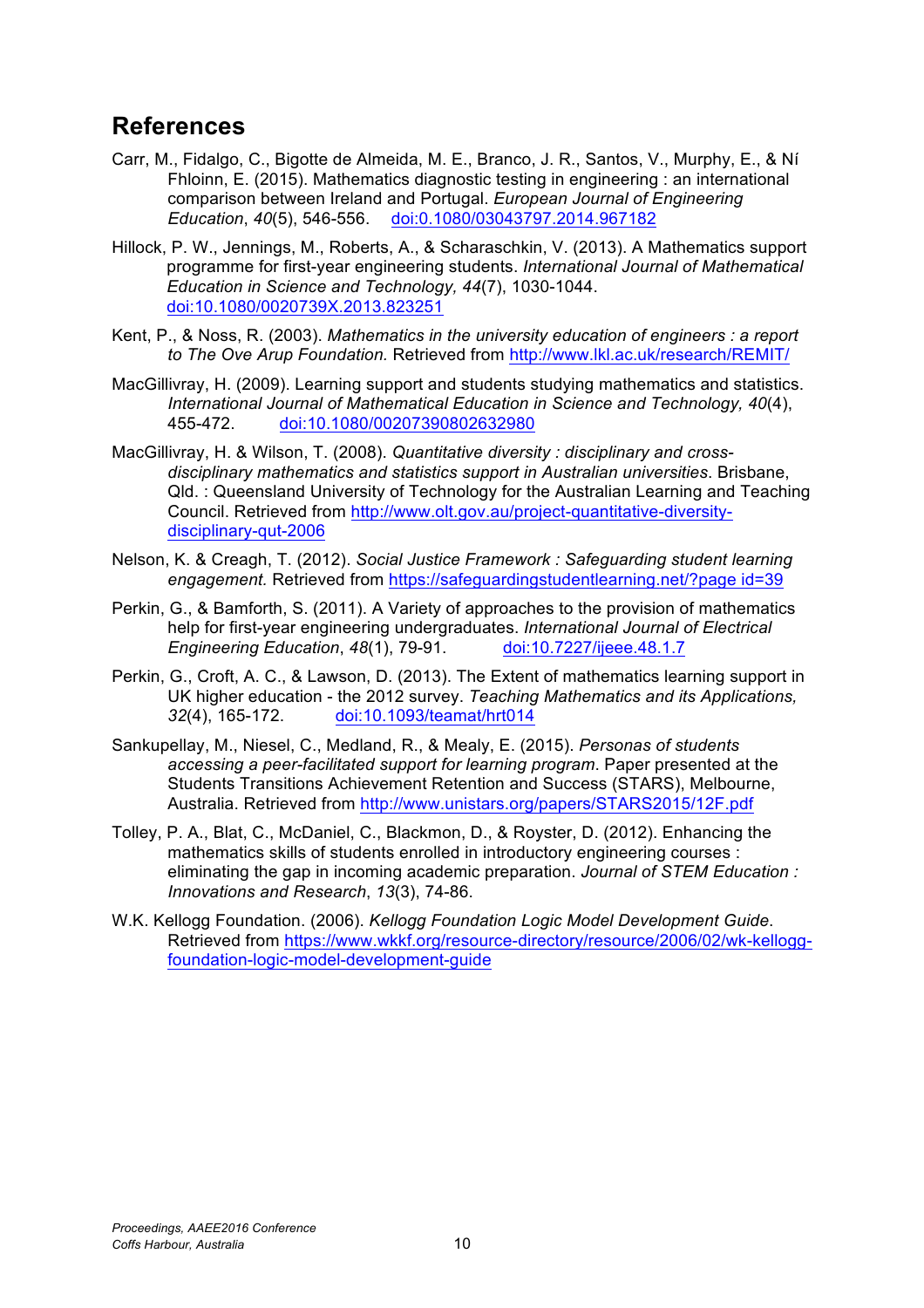# **Appendix 1 ~ STIMulate Student Client Survey Feedback**

In Semester 1 2016 a student survey was administered to all students who attended STIMulate. The results are summarized in the following graphs: